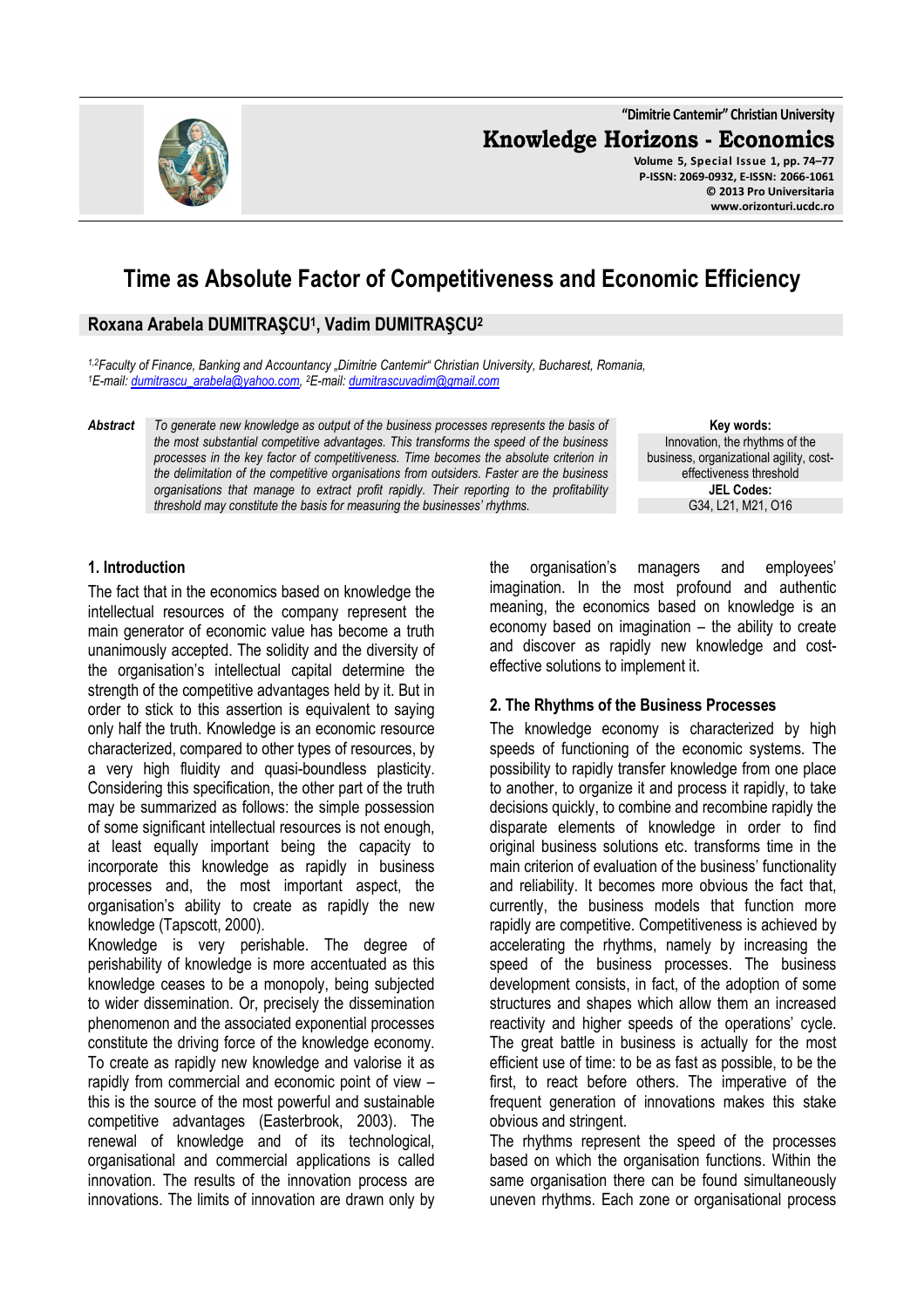has its own rhythm. The nonlinearity in the evolution of the organisation may be explained, to a large extent, through the observed arrhythmias – the lagging or the out of sync between the speeds of the various organisational processes that generate incongruities and functional gaps. Unquestionably, the perfect adjustment of all organisational rhythms is practically impossible but their approach is not only possible, but absolutely essential in order to increase the overall organisational reactivity. The speed of movement of the entire organisation is limited by the slowest process or the slowest part of it.

Any organisation is very similar to a water pot put on to boil. In this pot there are simultaneously layers and areas with different temperatures, respectively with different speeds of movement of the water molecules. As the pot continues to warm up, the homogenization of the internal temperatures takes place, so that, reaching the boiling point, all the water in the pot will have the same temperature. The organisation that develops its competitiveness, in the sense of the acceleration of the functioning processes, tends, like the water pot put on to boil, to "boil" risking in this way "to flow out". That is why the organisation's management task is to bring the organisational system to the "boiling point" and maintaining it carefully in this point, to prevent an "explosion". For this reasons, the management of the organisational speeds is a balance at the edge of chaos (Hamel, 2002).

The speed of the organisational processes expresses the efficiency of the use of the time resource. It is known that the speed of a process may be described with the help of the rhythms of progress of some physical, money, informational or work flows, depending on the particularities of the considered process. Like any speed, the rhythm reflects the ampleness of the change registered by the status of significant variable of the process, the change produced in a unit or a time period. The high speed has the significance of an important change produced in a certain time frame and the low speed means that there has been a minor change. The losses of speed or the rhythm slowdowns represent delays. The accumulation of delays may be considered, in many respects, a fairly accurate image of the process' efficiency reduction.

### **3. The Agility or the Reactivity of the Business Organisation**

One of the most natural reactions of the business organisations in the future will be the prediction or the forecast: the issue of assumptions concerning the picture of the future. Theoretically, predictions are needed as a basis for planning the measures of anticipated adaptation of the organisations to the alleged future changes of the environment. But the

uncertainties and the turbulences associated with the future developments of the environment may disqualify almost totally the forecasts' consistency. Another natural organisational response against the unknown is the radical innovation, which, in essence, means the active shaping of the future based on the organisation's imagination and interests. But the innovation is limited by the mental models and the creativity of the member of the organisation (Hamel and Breen, 2010).

Between prediction and radical innovation is situated the most important form of reaction of the organisation before the future, in the absence of which the first two would not make any sense or simply would not be possible: the spontaneous adaptation by ad-hoc reconfigurations of the processes, products, resources and organisational skills to the environment's current discontinuities and fluctuations – the agility of the organisation, which represents a more comprehensive quality than flexibility. Thus, flexibility is determined by the range of behavioural options (operational and strategic) which the organisation has, while the agility or reactivity refers to the speed to access the options: Agility (Reactivity) = Flexibility + reaction speed. The most eloquent expression of agility is the speed of response of the organisation when is confronted suddenly, unexpectedly with a threat or opportunity. It is about the organisation's ability to operate fast and frequent changes in its business system. Not necessarily scale and magnitude changes, not necessarily changes planned in the finest details, not necessarily perfect changes, but changes made "on the go", in real time or almost in real time.

Therefore, the organisation has at hand three types of mechanisms to approach the future and the unknown: 1) under low uncertainty conditions, planning based on predictions and oriented to the optimization of the existing system, which admits only minor, incremental innovations; 2) under accentuated uncertainty conditions, radical innovation, with a disruptive, volunteer nature aiming to redefine the rules of the game and 3) under fluctuant uncertainty conditions, the agility or reactivity, consisting of the ability to give quick responses to the unexpected environmental changes. The agility gives flexibility to the plans and represents the prolific source of radical innovations.

The speed of the organisation's functioning, whose direct expression is agility, may be described directly and concretely by the speed of extracting of the added economic value, respectively the speed of obtaining the profit. In this sense, the organisation is more agile as it manages to secure its profit (Toffler and Toffler, 2006). This time, the time really means money, literally. If the business cycle represents the average time period between the moment from receiving the order from the customer and the moment of cashing the money, the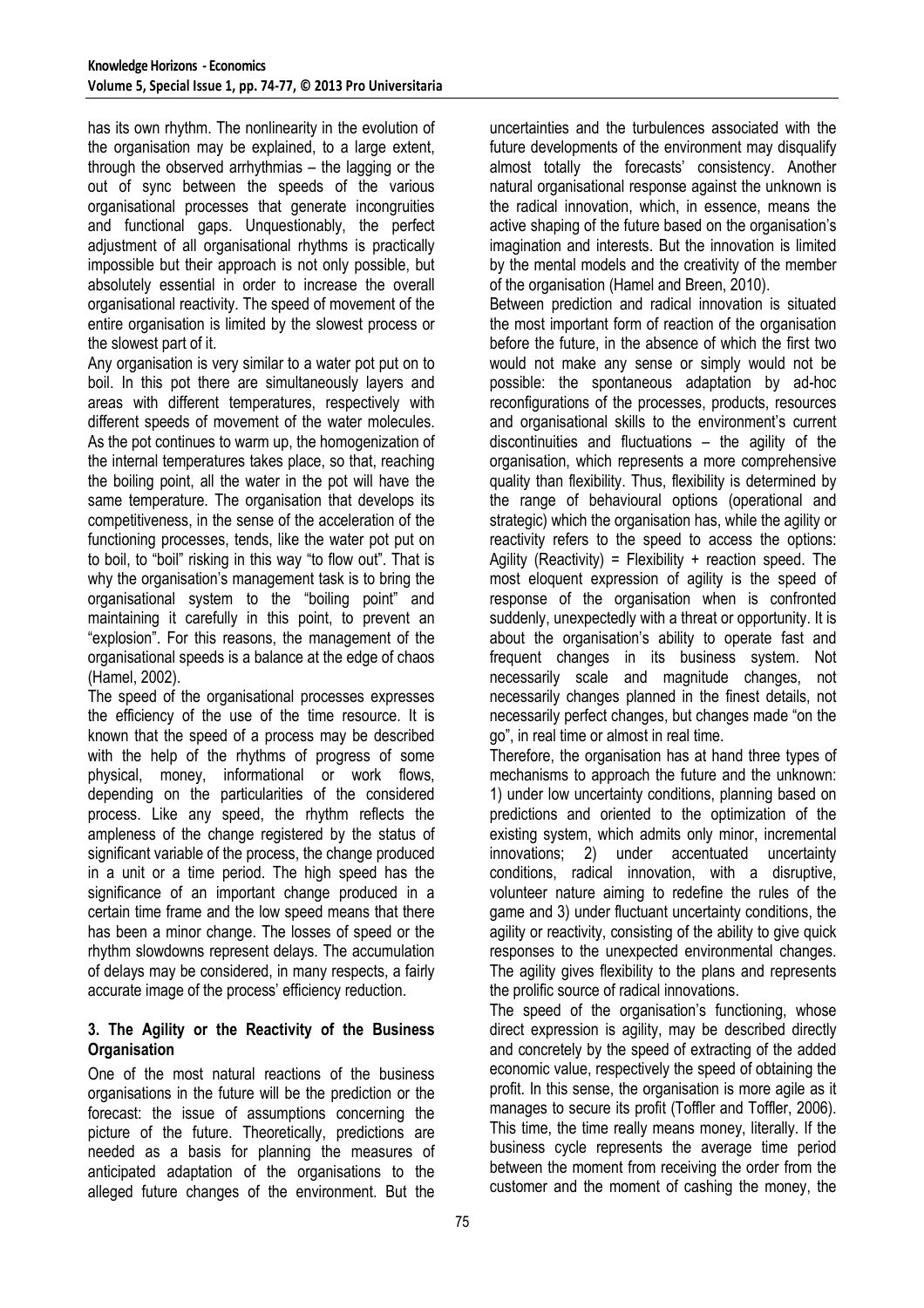most competitive business model is the one that functions based on the shortest business cycle. The duration of transformation of the business opportunities in real money represents, in the context of high speed economy, the criterion to separate the competitiveness levels.

### **4. The Basis of a Matrix of the Operating Speed of the Business Organisation**

The business organisation presents a specific mix consisting of two types of processes:

1) Operational or current processes, consisting of welldefined tasks and operations, routine and repetitive. These are oriented towards the increase of efficiency based on optimization, according to the principle "to make things better". In this regard, the operational processes are replicated and reinforced through some negative feedbacks, which tend to stabilize and control their rhythms, keeping them within certain limits that exclude spectacular variations of their rhythms. This type of process owns the biggest share in the organisation's global activity.

2) Entrepreneurship – innovative processes, formed of vaguely defined tasks, non routine and non-recurrent. These are processes oriented towards the increase of the organisational efficiency through active adaptation, change, learning and innovation, according to the principle "Make the good things necessary". That is why they are based on positive feedbacks, which often induce the rhythms acceleration.

Each of these types of processes can be measured and analyzed using specific rhythm (speed) indicators. For example, in the case of the operational processes, some rhythm indicators are: rotation by the turnover of the capital elements or the entire capital; inventory turnover; the average period of cashing the invoices issued to the customers; the average duration of the commercial credit granted to customers; the average duration of payment of the exploitation debts; the deadlines to recuperate the investments; the average deadline to execute the works; the average deadline to deliver the orders; the average duration to recuperate the various categories of current costs; the average duration to solve the complaints received from the customers; the productivity of the hourly, daily, weekly labour etc. In the case of the entrepreneurship – innovative processes, the most common rhythm indicators are: the lifecycle of the manufactured products and technologies used; the number of new products launched in one year; the duration of total renewal of the assortment; the average duration of appearance of the products of a new generation; the growth rate of the expenses with researchdevelopment-innovation; the growth rate of investment in new technologies, processes and materials; the

growth rate of expenses with the acquisition and development of the intellectual property; the growth rate of expenses with staff training; the rate of acquisition of new competencies; strategic alliances and concluded partnerships, etc.

The profile of these indicators reveals the fact that the rhythms of the operational (current) processes describe the business' "normal" speed and the rhythms of the entrepreneurship – innovative processes refer to the speed of renewal of the organisational potential. These two dimensions of the organisation's functioning (the current one and the one oriented to renewal) are measured distinctly and evaluated separately, as if it were two completely different organisations, between which there is apparently no connection – one that seems to be stable but moves slowly and another one that may know an accentuated fluctuation of the rhythms. Given these aspects, arises the issue of finding some relevant instruments to measure the "global" speed of the organisation's functioning, to respond to some holistic approach requirements, integrated in the organisation's processes. In other words, it takes speed measurement methods of the business viewed as coherent system, characterized by a unitary structure, even though its elements display a certain functional and typological diversity.

# **5. Conclusions**

The idea that faster and therefore more competitive is the business that succeeds to release profit rapidly may constitute a good starting point in the effort to measure the business' speed. Following this logic line, we argue that the organisation that succeeds to achieve more rapidly its own cost-effectiveness threshold (breakeven) will obtain profit even faster. Therefore, more reactive and faster are the businesses with a lower costeffectiveness threshold which, by default, may be achieved more easily. Since the discussion is focused on the speed of business processes, we consider not so much a business threshold determined in physical units or sales volume, but rather a cost-effectiveness threshold expressed in days. The fewer days in a year are required to cover the cost-effectiveness threshold, the more days will the organisation work on profit. The cost-effectiveness threshold is subject to the absolute level of the fixed costs, which, at their turn, are influenced by the intensity of the capital, the degree of leverage, the volume of the need of working capital, the existence of some contracts that involve fixed or regular payments etc. Also, the cost-effectiveness threshold is determined by the level of the actual turnover achieved by the organisation. Both variables – fixed costs and actual turnover – fully describe the business model of the organisation, namely the generic process based on which the organisation extracts profit. We admit that the